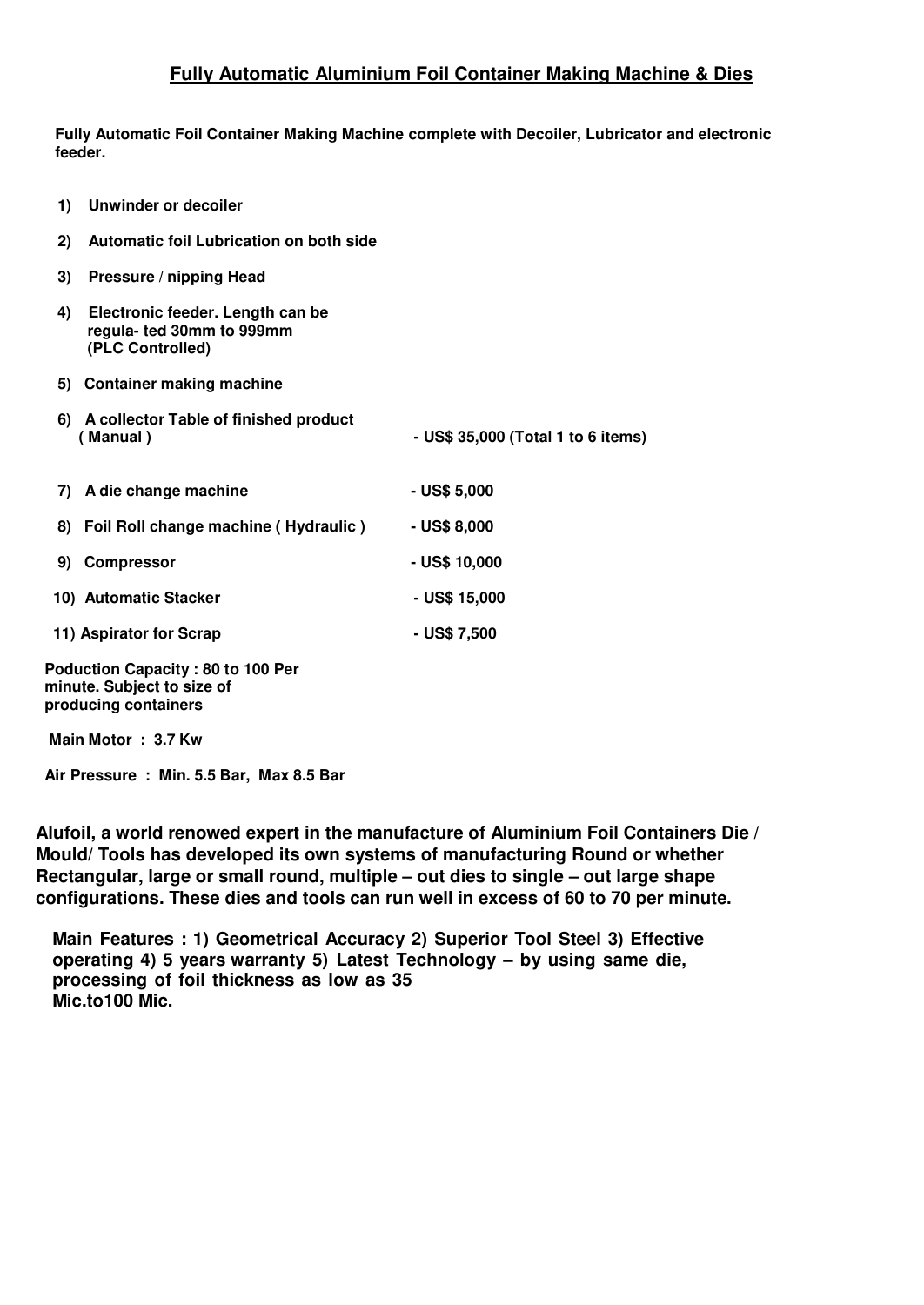| <b>PHOTO</b> | <b>S.NO.</b>                    | <b>Top Out</b><br>Dimen. | Top in Dimen.          | <b>Bottom</b><br>Dimen.     | <b>Vertical</b><br><b>Depth</b> | <b>Thickne</b><br>ss of<br>Foil | <b>Cavity</b> | <b>Mould</b><br><b>Price</b> |
|--------------|---------------------------------|--------------------------|------------------------|-----------------------------|---------------------------------|---------------------------------|---------------|------------------------------|
|              | <b>HALF SIZE</b><br><b>DEEP</b> | 12-3/4" x 10-<br>3/8"    | 11-3/4" x 9-3/8"       | 10-1/4" $\times$ 7-<br>7/8" | $2 - 9/16"$                     | 82                              | <b>Double</b> | <b>USD</b><br>40,000         |
|              | <b>LIDS-HALF</b>                | 13" x 10-9/16"           |                        |                             | 5/8"                            | 70                              | <b>Double</b> | <b>USD</b><br>30,000         |
|              | <b>FULL SIZE</b><br><b>DEEP</b> | 20-3/4" x 12-<br>13/16"  | 19-9/16" x 11-<br>5/8" | 17-19/32" x 9-<br>21/32"    | $3 - 3/8"$                      | 140                             | Single        | <b>USD</b><br>30,000         |
|              | LIDS - FULL                     | 20-13/16" x 12-<br>7/8"  |                        |                             | 5/8"                            | 100                             | Single        | <b>USD</b><br>25,000         |
|              | 9" ROUND                        | 9.06"                    | 8.35"                  | 7.68"                       | 1.57"                           | 60                              | <b>Three</b>  | <b>USD</b><br>45,000         |
|              | 7" ROUND                        | $7 - 1/8"$               | $6 - 9/16"$            | $5 - 9/16"$                 | $1 - 3/4"$                      | 60                              | Four          | <b>USD</b><br>45,000         |
|              | <b>OVAL</b><br><b>ROASTER</b>   | 17.52" x 13.54"          | 15.75" x 12.72"        | 13.86" x<br>10.75"          | 3.94"                           | 114                             | Single        | <b>USD</b><br>30,000         |
|              | <b>RECTANGULAR</b>              | 18" x 13-5/16"           | 16-5/8" x 11-<br>7/8"  | 15-3/8" x 10-<br>5/8"       | $2 - 5/8"$                      | 110                             | Single        | <b>USD</b><br>30,000         |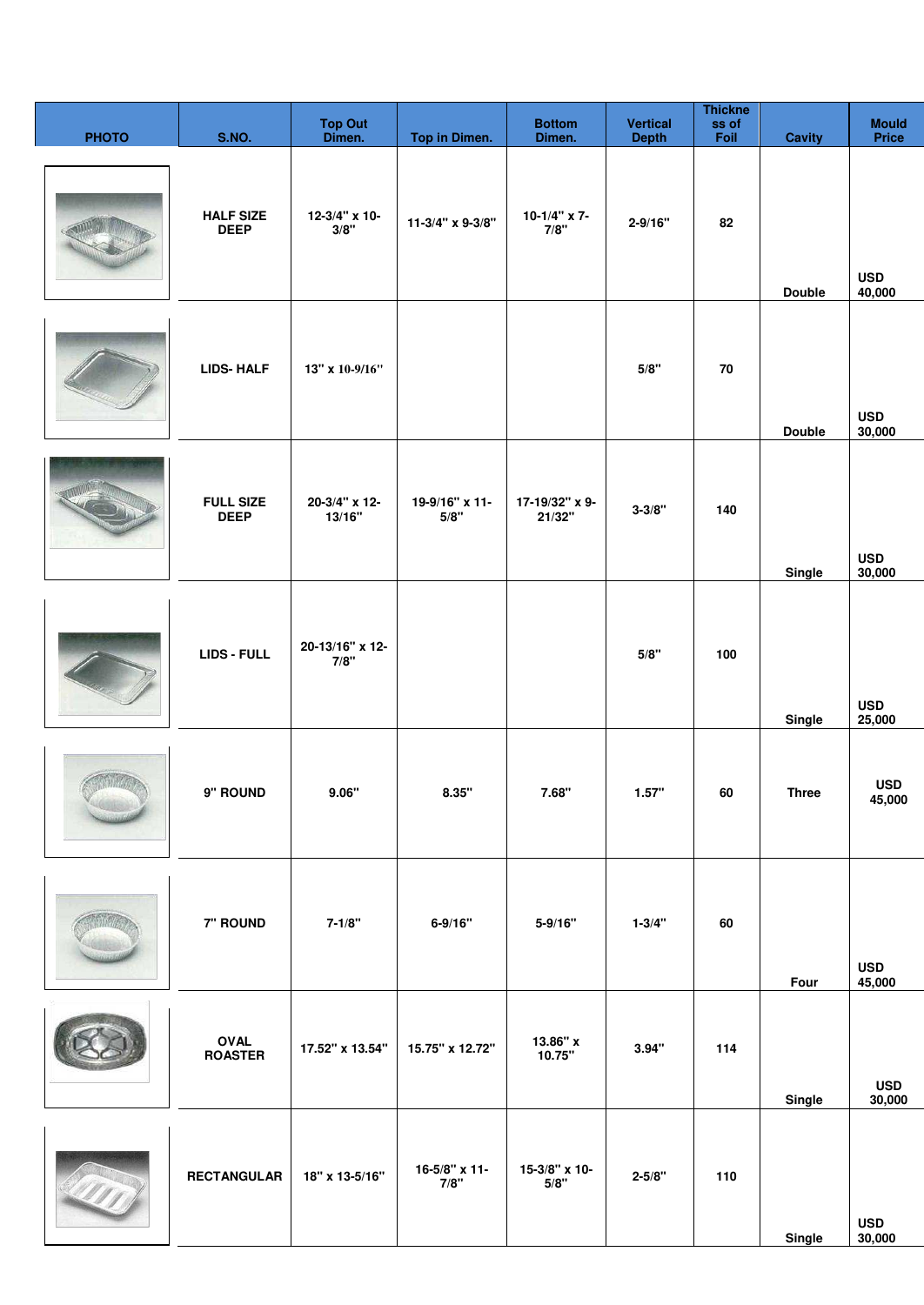**For other Tools / Moulds / Dies - Prices on request. ( Please send your sample).**

**Supervision & Technical Services : We shall provide supervisory service for installation and operation of the machines as under :-**

- **Technical guidance on installation of the machine.**
- **Technical guidance on operation including test run and adjustment of the machines.**
- **Technical assistance for finished product with test & quality control.**

## **Supervising fee for the erection and installation including test run operation**

|                                  | No. of person<br>2 Engineers                                                                                                                                                                            | Fee per day<br><b>US\$ 250 X 2 person</b>                                                                                                                                                                                                                                                                                                                                                                                                                         |  |  |  |  |
|----------------------------------|---------------------------------------------------------------------------------------------------------------------------------------------------------------------------------------------------------|-------------------------------------------------------------------------------------------------------------------------------------------------------------------------------------------------------------------------------------------------------------------------------------------------------------------------------------------------------------------------------------------------------------------------------------------------------------------|--|--|--|--|
| <b>SUPPLY CONDITIONS</b>         |                                                                                                                                                                                                         |                                                                                                                                                                                                                                                                                                                                                                                                                                                                   |  |  |  |  |
| <b>Price Basis:</b>              | Ex-Works at Kolkata(India).                                                                                                                                                                             |                                                                                                                                                                                                                                                                                                                                                                                                                                                                   |  |  |  |  |
| <b>Bank Details:</b>             | Alufoil Products Pvt Ltd.Account:153010200020411<br>Axis Bank.4. Clive Row Kolkata 700 001. India. Bank Code: 211<br><b>Swift: AXISBINBB153</b>                                                         |                                                                                                                                                                                                                                                                                                                                                                                                                                                                   |  |  |  |  |
| Payment:                         | 50 % Down payment by T/T at your written order confirmation. The receipt<br>of this amount determines the entering into force of the contract. Balance<br>after trial at our works but before shipment. |                                                                                                                                                                                                                                                                                                                                                                                                                                                                   |  |  |  |  |
| Test:                            | foil                                                                                                                                                                                                    | a. The equipments and the moulds will be tested in our premises with your                                                                                                                                                                                                                                                                                                                                                                                         |  |  |  |  |
|                                  | date agreed.                                                                                                                                                                                            | b. You will send the foil sufficient for test at least 30 days before delivery                                                                                                                                                                                                                                                                                                                                                                                    |  |  |  |  |
|                                  | c. The samples must be delivered in our firm without any adding costs for<br>us.                                                                                                                        |                                                                                                                                                                                                                                                                                                                                                                                                                                                                   |  |  |  |  |
|                                  | your engineer.                                                                                                                                                                                          | d. The accepting final test in our premises will be made at the presence of                                                                                                                                                                                                                                                                                                                                                                                       |  |  |  |  |
| Warranty:                        |                                                                                                                                                                                                         | The production line and the moulds are guaranteed for a period of 12<br>months from the date of shipment (Bill of Lading date).                                                                                                                                                                                                                                                                                                                                   |  |  |  |  |
|                                  | proceeds to change or repair some parts.<br>transports or downtimes of the machine.<br>verification.                                                                                                    | Parts, whose wear or break down is caused by negligence, uncorrected use<br>or by worker inexperience will not be replaced free of charge.<br>Guarantee expires when the customer, without our specific authorization,<br>The guarantee does not cover any indemnity or compensation for<br>Guarantee is limited to the replacement of faulty parts, after blemish<br>The intervention of our technician will be made always as soon as possible;                 |  |  |  |  |
|                                  | expenses.                                                                                                                                                                                               | the customer will pay the costs of journey including Hotel with other misc                                                                                                                                                                                                                                                                                                                                                                                        |  |  |  |  |
| Insurance:                       | realized by the client.                                                                                                                                                                                 | The insurance for all the damages may occur during all the transport will be                                                                                                                                                                                                                                                                                                                                                                                      |  |  |  |  |
| Validity:                        | 1 month from the date of this order.                                                                                                                                                                    |                                                                                                                                                                                                                                                                                                                                                                                                                                                                   |  |  |  |  |
| Drawing,<br><b>Illustrations</b> | of the machine.                                                                                                                                                                                         | All drawings, illustrations, dimensions, specifications, measurement,<br>submitted to the customer are unless otherwise indicated approximations<br>only. Perfomances figures are estimated assumed conditions in a plant with<br>experience and adequate operators and adequate services. We reserve the<br>right to make such alterations in all performance and other data from time<br>to time as may be deemed necessary by us for improvement in the design |  |  |  |  |
| Order<br><b>Cancellation</b>     |                                                                                                                                                                                                         | In Case the order is cancelled by you due to any reasons or in case you fail<br>to take delivery when the machine is ready, the advance amount paid by                                                                                                                                                                                                                                                                                                            |  |  |  |  |